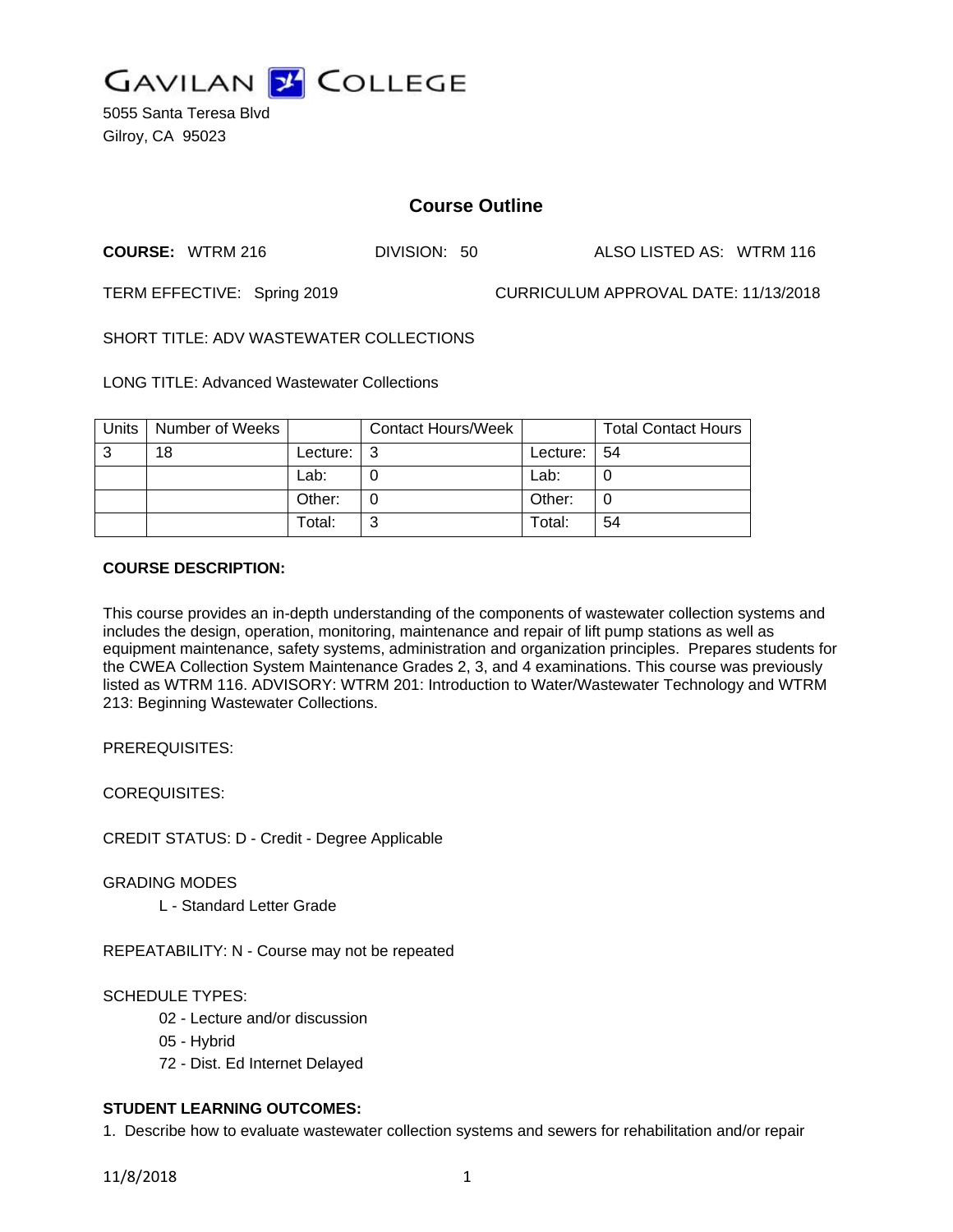Measure of assessment: Reading Assignment, Quiz

Year assessed, or planned year of assessment: 2018

Semester: Spring

2. Outline safety programs and practices that are essential to minimize operational and maintenance accidents in a collections system.

Measure of assessment: Reading Assignment, Quiz, Homework

Year assessed, or planned year of assessment: 2018

Semester: Spring

3. Demonstrate the ability to meet the written test standards for the State of California CWEA Collection System Maintenance Grade 2, 3, and 4 examinations.

Measure of assessment: Quiz, Exam, Worksheet

Year assessed, or planned year of assessment: 2018

## **CONTENT, STUDENT PERFORMANCE OBJECTIVES, OUT-OF-CLASS ASSIGNMENTS**

Curriculum Approval Date: 11/13/2018

16 Hours

Content: Lift Stations

Student Performance Objectives: Determine the location of lift stations. Describe the requirements of a lift station. Discuss the components of a lift station. Indicate the advantages and disadvantages of different types of controllers. Review lift station prints and specifications. Inspect a new lift station. Keep a lift operating as intended. Determine the frequency of visits to a lift station. Perform necessary lift station maintenance tasks. Prepare record forms for a lift station. Explain control strategies for pumps and lift stations, including how control equipment operates and how lift stations work and their technology.

### 12 Hours

Content: Equipment Maintenance

Student Performance Objectives: Explain the serious consequence that could occur when inexperienced, unqualified, or unauthorized persons attempt to troubleshoot or repair electrical panels, controls, circuits, and wiring. Communicate with electricians by indicating possible causes of problems in electrical panels, controls, circuits, wiring, and motors. Properly select and use the following pieces of equipment: Voltage Testers, Ammeter, Megger, and Ohmmeter. Describe how a pump is put together; the maintenance and application of pumps; the operation and maintain of a compressor; and how to develop and conduct an equipment lubrication program.

6 Hours

Content: Sewer Rehabilitation

Student Performance Objectives: Evaluate the condition of a sewer. Determine the need for sewer rehabilitation. Establish priorities for a sewer rehabilitation plan. Identify the various rehabilitation methods. Select the appropriate sewer rehabilitation method. Implement and complete a rehabilitation project. Notify and cooperate with the public during a rehabilitation project.

6 Hours

Content: Safety/Survival Programs for Collection System Operators

Student Performance Objectives: Demonstrate awareness of hazards working in the collection system and identify potential and existing hazard. Develop a safety/survival program. List the responsibilities of the different staff levels in a collection system agency that are responsible for a safety/survival program. Prepare and conduct tailgate safety sessions and monthly safety meetings. Develop and implement appropriate safety/survival policies; accurately complete accident forms and properly maintain records. 6 Hours

## Content: Administration

Student Performance Objectives: Explain the need for effective administration. Develop goals, tasks, and procedures for an operating plan. Determine lease and/or capital purchases of equipment. Read the various types of maps used by a collection system. Keep maps up to date. Prepare and maintain records essential for budgeting, scheduling, and meeting legal requirements. Organize an effective public relations program for a collections agency.

6 Hours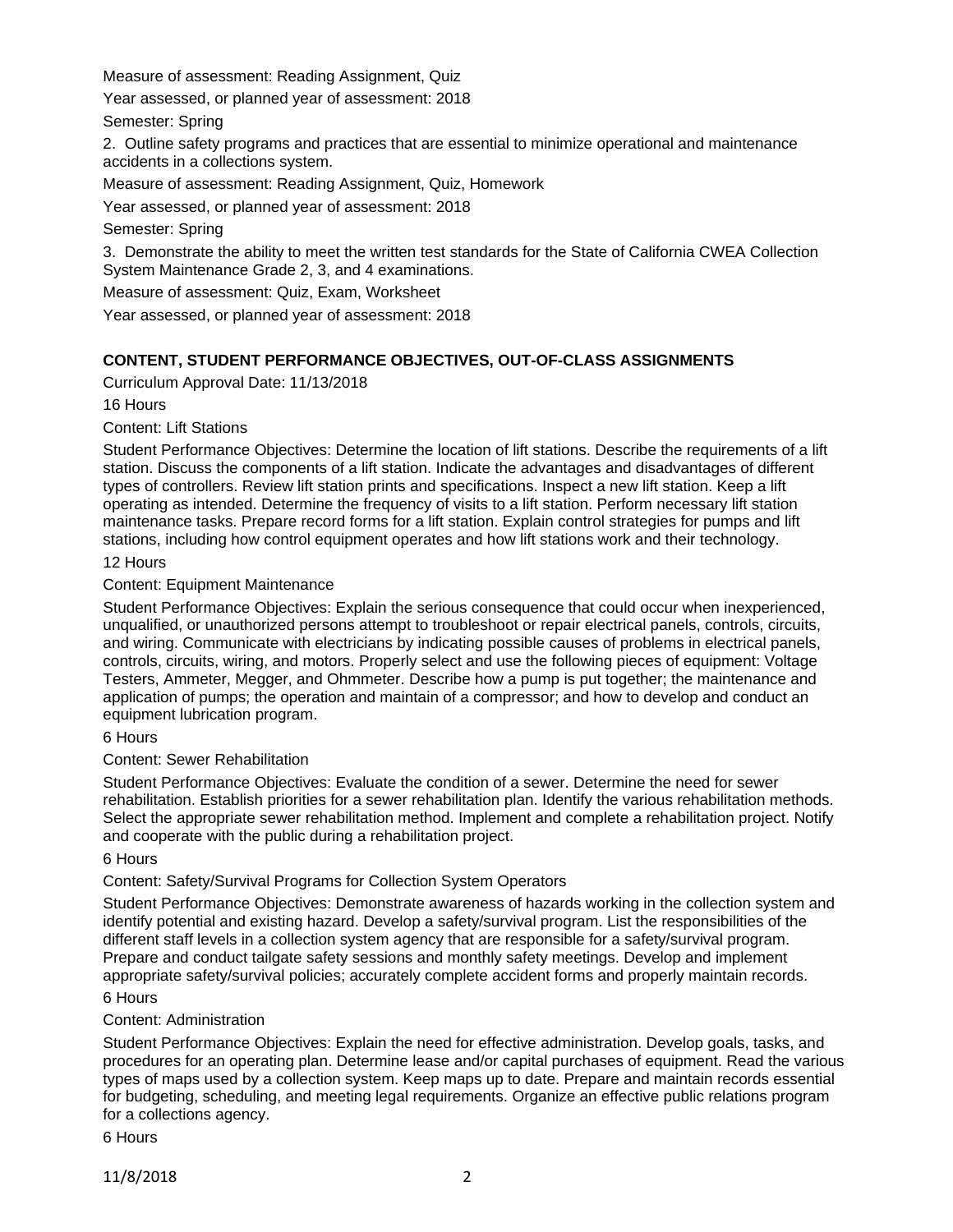Content: Organization for System Operations and Maintenance

Student Performance Objectives: Organize an agency to operate and maintain a wastewater collection system. Staff and equip essential units within the agency. Develop priority lists for job assignments for units within an agency. Describe the various types of equipment maintenance programs. List the factors that influence an equipment maintenance program. Evaluate the performance of a collection system and agency. 2 Hours

**METHODS OF INSTRUCTION:**

Lecture, Discussion, Multimedia, Guest Lecturer, Field Trip

## **OUT OF CLASS ASSIGNMENTS:**

Required Outside Hours: 32

Assignment Description: Out-of-Class Assignments: Read related chapter(s) from the textbook. Study for quizzes.

Required Outside Hours: 24

Assignment Description: Out-of-Class Assignments: Read related chapter(s) from the textbook. Complete take-home control design problem. Study for Mid-term Exam.

Required Outside Hours: 48

Assignment Description: Out-of-Class Assignments: Read related chapter(s) from the textbook. Complete take home worksheets. Study for quizzes and final exam.

## **METHODS OF EVALUATION:**

Writing assignments Percent of total grade: 10.00 % Other: Lift station control design problem. Take-home work problem worksheets. Problem-solving assignments Percent of total grade: 30.00 % Homework Problems, Quizzes Objective examinations Percent of total grade: 40.00 % Multiple Choice, Other: Math Show-work Other methods of evaluation Percent of total grade: 20.00 % Class Participation **REPRESENTATIVE TEXTBOOKS:**

Required Representative Textbooks

Kenneth D. Kerri. Operation and Maintenance of Wastewater Collection Systems Volumne II, 7th Edition, or other appropriate college level text. . California State University, Sacramento: University Enterprises, Inc.,2015.

This text is an industry standard text. Reading Level of Text, Grade: 11th Verified by: Dana Young

#### **ARTICULATION and CERTIFICATE INFORMATION**

Associate Degree: CSU GE: IGETC: CSU TRANSFER: Not Transferable UC TRANSFER: Not Transferable